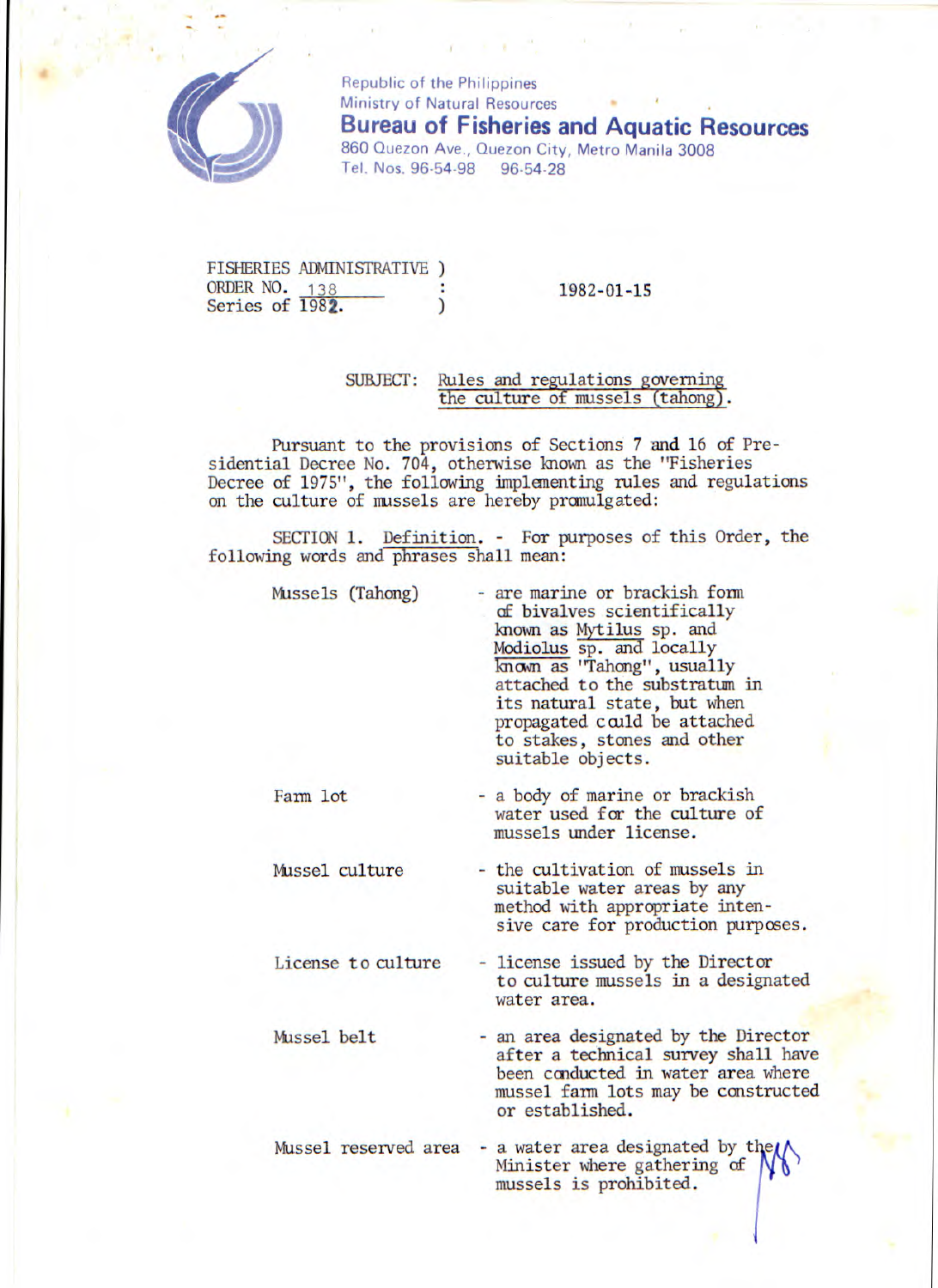Director - Director of Fisheries and Aquatic Resources.

Minister - Minister of Natural Resources.

SEC. 2. Prohibition. - No person, association, corporation, partnership or cooperative shall culture mussels without a license duly issued by the Director.

SEC. 3. Who may be issued a license. - A license to culture mussels may be issued to the following:

- (a) Citizens of the Philippines; and
- (b) Corporations, associations, partnerships or cooperatives duly registered in accordance with law and at least sixty (60%) per cent of the authorized capital stock of which belongs wholly to citizens of the Philippines, when applicable.

SEC. 4. Application and requirements. - A duly accomplished application for the culture of mussels shall be filed with the Provincial Fishery Office where the area is located and accompanied by the following:

- (a) Sketch plan of the area applied for in the designated mussel belt;
- (b) An application fee of P20.00, either in cash or Postal Money Order payable to the Director which is non-transferable and ncn-refundable; and
- (c) Xerox copy of the duly approved Articles of Incorporation and/or Certificate of Registration, when applicable.

SEC. S. License fee. - The annual license fee to culture mussels shall be in the amount of Fifty Pesos ( $\cancel{P}50.00$ ) per half hectare or fraction thereof, payable in advance.

SEC. 6. Surcharge. - When the annual license fee is not paid on the date it becomes due, the licensee shall pay a surcharge of one hundred (100%) per centum.

SEC. 7. Restrictions. - No farm lot shall be established outside the designated mussel belt and within a distance of one hundred (100) meters from each other or the establishment thereof be made within two hundred (200) meters fran the shoreline during the lowest tide, but in no case shall it be constructed or established so as to obstruct passage.

SEC. 8. Duration of the license. - A license to culture mussels shall be for a period of three (3) years subject to renewal.

-2-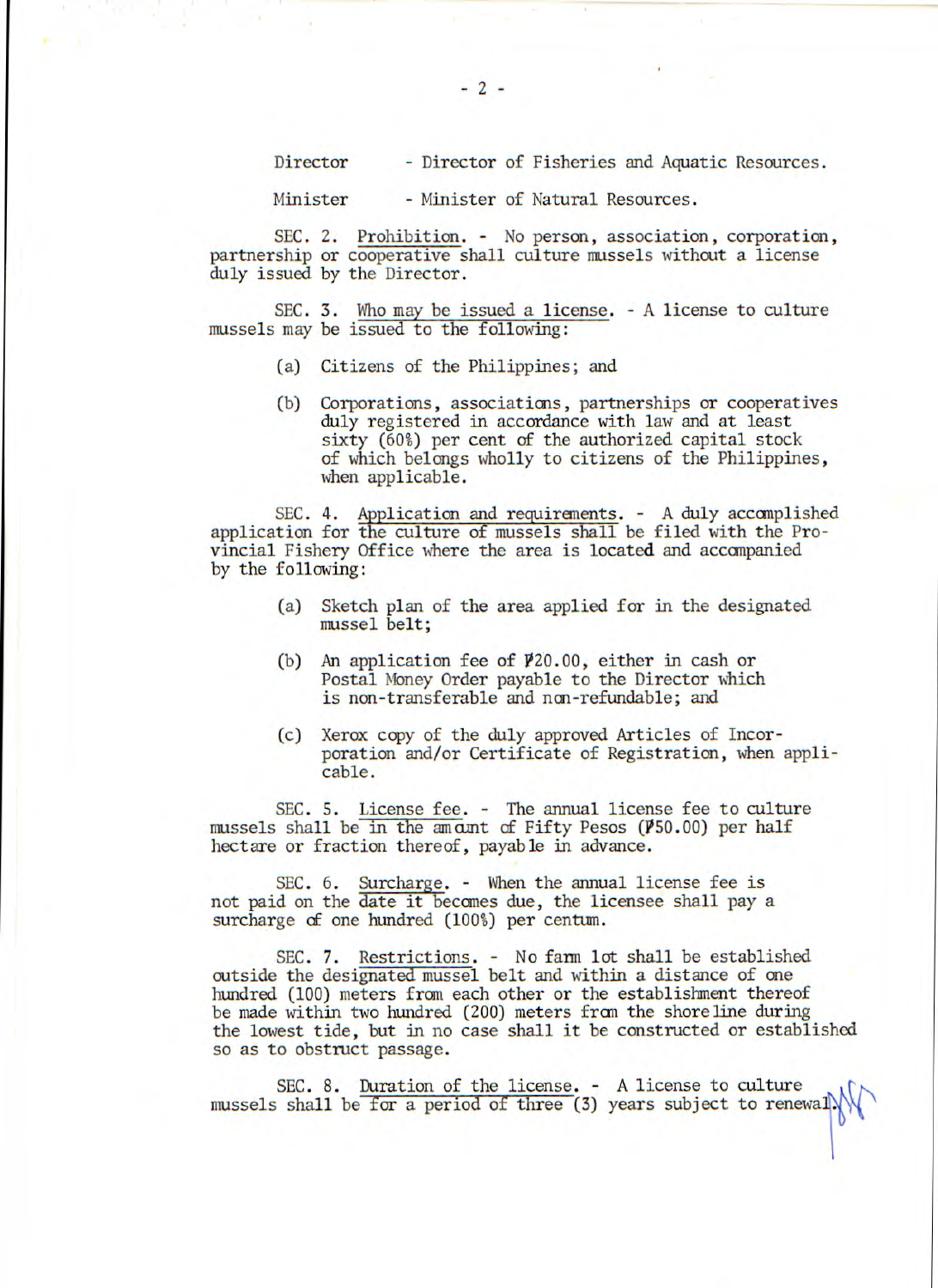SEC. 9. Size of mussel farm lots. - A qualified individual may be granted a license to culture mussels over a water area of not exceeding one half (1/2) hectare and corporation, association, partnership or cooperative a water area of not exceeding three (3) hectares.

SEC. 10. Non-leasing of mussel farm lots. - The licensee shall not sublease the mussel farm lots under license or any portion thereof.

SEC. 11. Conditions for the transfer of rights and interests over farm lots. -\_\_The licensee may transfer his rights and interests over the farm lot or any portion thereof under the following conditions:

- (a) That the licensee had held the license for a period of not less than one (1) year;
- (b) The licensee has not violated any of the rules and regulations related to the operation of mussel farm lots including the terms and conditions of the license;
- (c) The licensee is qualified to develop and operate the mussel farm lots pursuant to the provisions of this Order;
- (d) That there is no evidence that such transfer or conveyance is being made for purposes of speculation;
- (e) The transferee shall assume all the obligations of the transferor; and
- (f) The area subject of the transfer is not involved in any administrative or judicial case.

SEC. 12. Designation of mussel reserve areas. - The Minister may, upon recanmendation of the Director, designate mussel reserve areas for propagation and conservation purposes.

SEC. 13. Gratuitous permit. - A gratuitous permit may be issued to any government agency or institutions of learning by the Director to culture mussels in any water area for scientific, research or educational purposes, subject to terms and conditions as may be imposed.

SEC. 14. Introduction of improvements in farm lots. - The licensee shall introduce improvements in the area covered by the license within sixty (60) days from the issuance thereof. Non-use of the area for mussel culture within one hundred twenty (120) days from the issuance of the license shall be a ground for the cancellation thereof.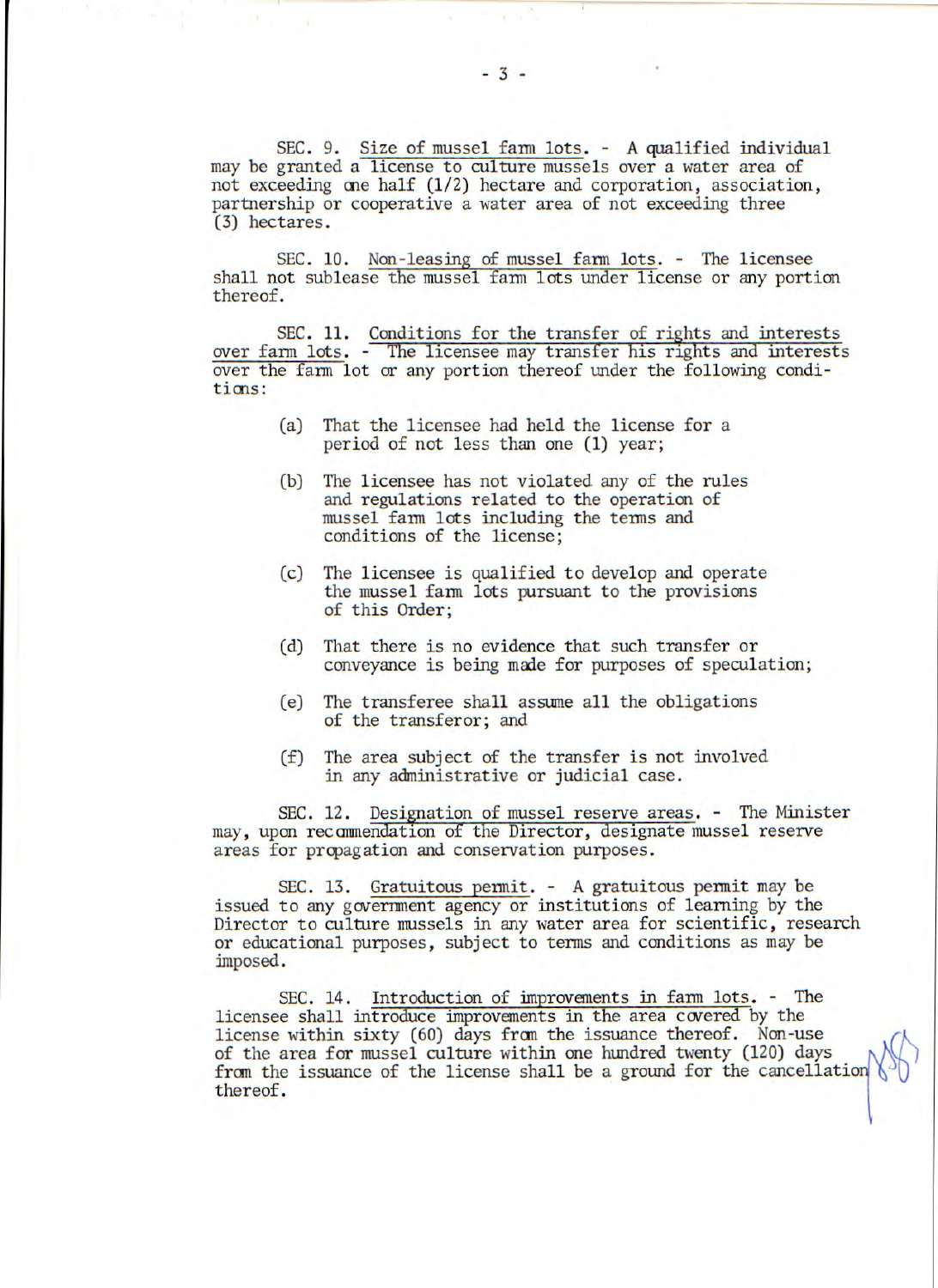SEC. 15. Submission of semi-annual report. - A licensee shall submit a semi-annual report of production to the Director or his duly authorized representatives for statistical purposes.

SEC. 16. Grounds for rejection of application. - Applications to culture mussels shall be rejected on any of the following grounds:

- (a) Lack/loss of interest;
- (b) Area applied for is not available or suitable for the culture of mussels;
- (c) Voluntary request of the applicant;
- (d) Applicant is not qualified in accordance with this Order;
- (e) Fraudulent, false or misleading statements in the application;
- (f) Failure to canply with the requirements;
- (g) Death of applicant, or dissolution of juridical person; and
- (h) When public interest so requires.

SEC. 17. Grounds for cancellation/termination of license. - License to culture mussels issued under this Order may be cancelled on any of the following grounds:

- (a) Violation of any existing fishery rules and regulations and other applicable laws;
- (b) Death of the licensee: Provided, that a new application shall be filed by qualified heirs or assigns, upon filing of a new application within ninety (90) days from the death of the licensee;
- (c) Dissolution of juridical licensee;
- (d) Failure to canply with any of the terms and conditions of the license;
- (e) Fraudulent, false or misleading statements in the application;
- (f) Failure to pay the required annual license fees and/or surcharges;
- (g) Subleasing by the licensee of mussel farm lot;
- (h) Abandonment of the area; and
- (i) When public interest so requires.  $\bigwedge^{\!\!\! \bigwedge^{\!\!\! \bigwedge^{\!\!\!\!}}\ {\mathbb V}}$